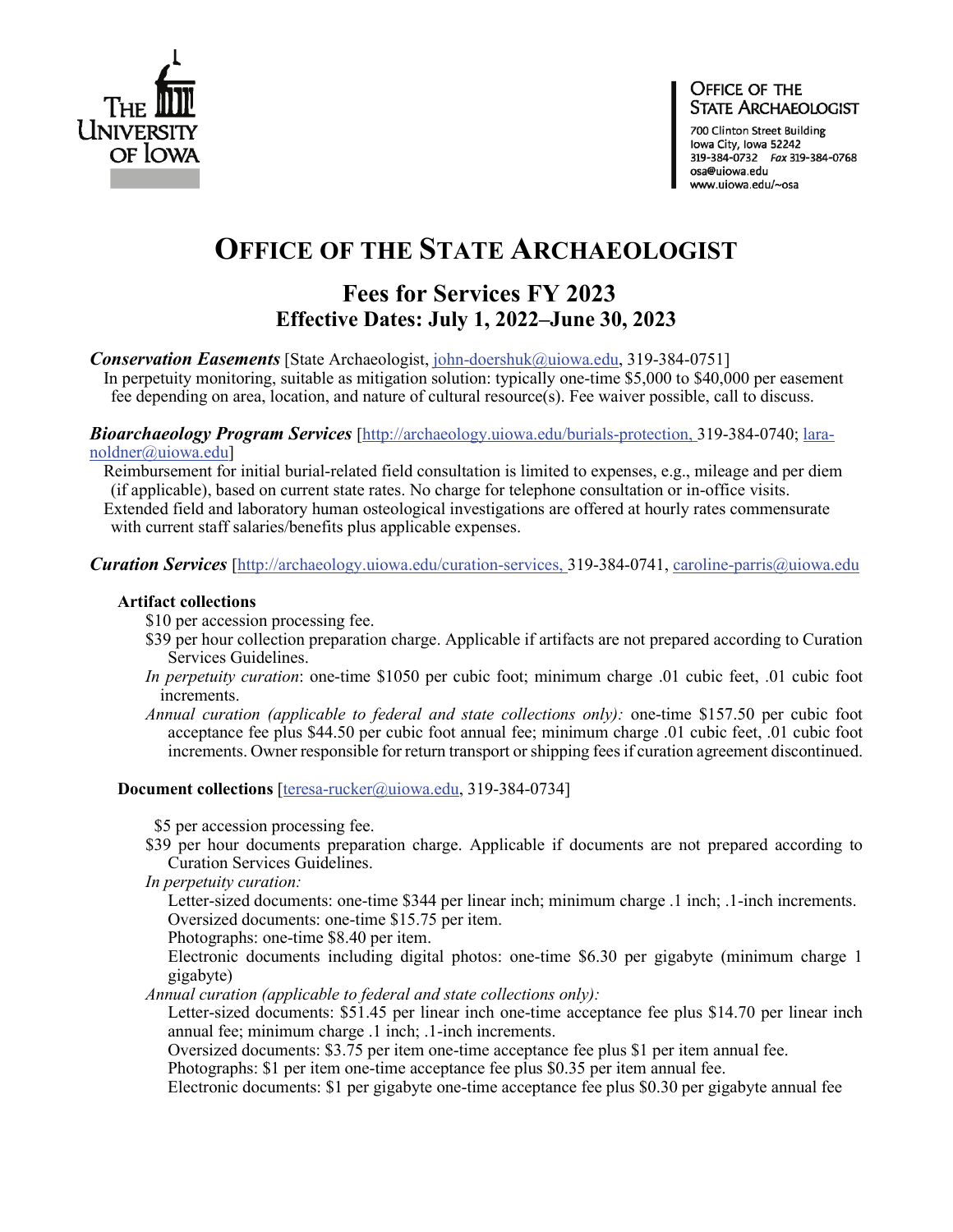#### *Collection Loans*

**Artifacts** [\[caroline-parris@uiowa.edu,](mailto:caroline-parris@uiowa.edu) 319-384-0741]

Reimbursement for initial loan or exhibit preparation-related consultation is limited to expenses, e.g., mileage and per diem (if needed), based on current state rates. No charge for initial consultation visits at OSA (up to two hours).

Extended effort for loan or exhibit preparation (including but not limited to selection of loan items, preparation of display copy, and packing) is offered at hourly rates commensurate with current staff salaries/benefits plus applicable expenses.

**Documents** [teresa-rucker@uiowa.edu, 319-384-0734]

\$39 per hour documents preparation charge for file digital transfer (or CD preparation) of electronic documents from the OSA Archives; 30-minute minimum; cost may be waived for academic use or agreements leading to mutual exchange of electronic documents. Note some documents may not be available due to inclusion of confidential archaeological site location data or copyright.

## **Online Iowa Site File Access Subscription Fees, 319-384-0735,** colleen-randolph@uiowa.edu

Available to professional archaeologists meeting the Secretary of the Interior Guidelines and representatives designated by Tribal governments for use on desktops and mobile devices.

| License                          | Service                            | Annual Fee | Monthly Fee    |
|----------------------------------|------------------------------------|------------|----------------|
| <b>Basic Service</b>             | Site Number Checkout<br>Data Entry | \$0        | not applicable |
| Full Service <sup>1</sup>        | Basic + Database + $GIS$           | $$3675^2$  | \$1250         |
| Academic <sup>1,3</sup>          | Full                               | \$130      | not applicable |
| Courtesy & Tribal <sup>1,3</sup> | Full                               | \$0        | not applicable |

<sup>1</sup>Includes 5 users and iArc (OSA Archives access to Iowa archaeological reports as PDFs). Third monthly payment qualifies use for remainder of fiscal year; monthly payments need not be consecutive months to qualify.

 ${}^{2}$ Legacy users eligible for a reduced fee.

<sup>3</sup>Not for funded consulting use—contact State Archaeologist [john-doershuk@uiowa.edu](mailto:john-doershuk@uiowa.edu) if questions.

### *I-SitesGov Subscription Fees, 319-384-0735***,** colleen-randolph@uiowa.edu

Available to planners, engineers, government representatives, and others involved in cultural resource management compliance who do not meet the Secretary of the Interior Guidelines for professional archaeologist. Includes up to 5 users (call re single user pricing), web-based mobile access to map layers depicting archaeologically surveyed areas, historical structure and district locations; ¼-section (160 acres) coverages for archaeological sites; USGS topographic map, aerial photography, GLO, and lidar imagery.

License Service Annual Fee Full Service smartphones, tablets, laptops, desktops \$1050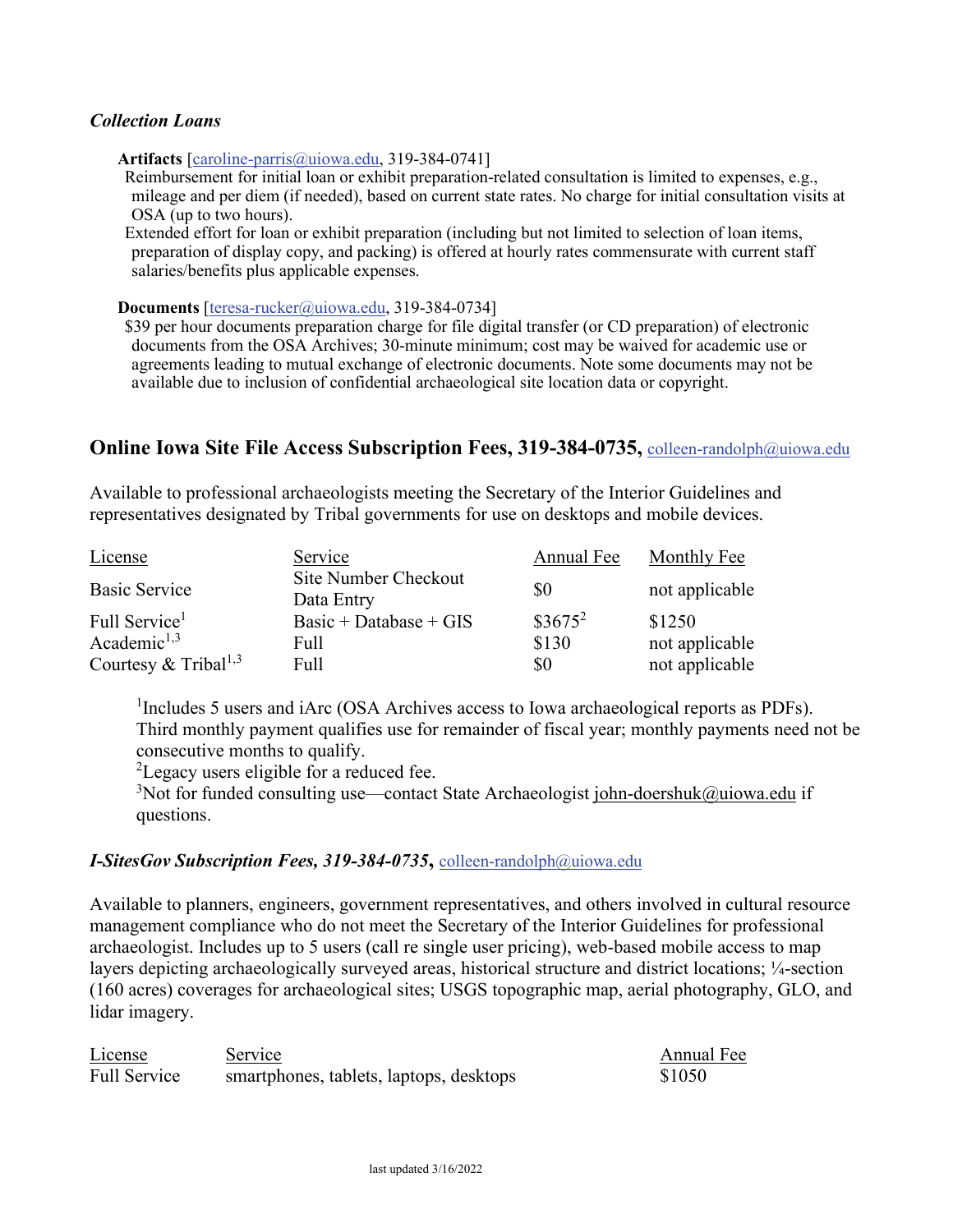*Iowa Site File "Site Searches"* [\[http://archaeology.uiowa.edu/i-sites,](http://archaeology.uiowa.edu/i-sites) 319-384-0735, colleenrandolph@uiowa.edu]

#### **Searches**

 \$121.00 per hour, one hour per search minimum charge; additional time billed in half-hour increments. Includes static images of recorded sites and previous completed surveys. Results and invoices sent digitally as e-mail attachments.

#### *Research Investigations* [\[http://archaeology.uiowa.edu/research-investigations\]](http://archaeology.uiowa.edu/research-investigations)

Contact [william-whittaker@uiowa.edu,](mailto:Melody-Pope@uiowa.edu) 319-384-0937, for scope and rate information concerning:

- National Historic Preservation Act ("Section 106") compliance research, including archaeological survey and inventory (Phase IA/I), archival searches, eligibility testing (Phase II), and mitigation (data recovery/Phase III), and preparation of National Register nominations.
- Assistance with promoting, preserving, and interpreting cultural and archaeological resources along Iowa's scenic byways or other special study areas.
- Viewshed analyses.
- Historic architectural surveys and investigations.
- Specialized archaeological investigations including faunal, ceramic, and lithic analyses; and
- Geoarchaeological investigations in support of compliance or research studies.

### *Research Technology Services*

Contact [mary-delagarza@uiowa.edu](mailto:mary-delagarza@uiowa.edu) 319-384-0731, for scope and additional rate information concerning:

- Map server hosting.
- Web portal hosting building and design.
- Mobile application building and design.
- Specialized digital archaeological investigations (including via  $sUAV a.k.a.,$  drone)
	- $\checkmark$  Flight services (FAA licensed pilots): \$55/hour plus travel and applicable equipment rental
		- $\checkmark$  Post-processing expertise: \$45/hour based on agreed scope-of-work
			- 1. Photogrammetry.
			- 2. Thermal imaging.
			- 3. 3D scanning and modeling.
			- 4. Multi-spectral analyses.
- Geospatial analysis.
- Database administration.

#### *Laboratory Services* [\[john-doershuk@uiowa.edu,](mailto:john-doershuk@uiowa.edu) 319-384-0741]

#### **Flotation processing**

- \$21 per sample. 10-liter maximum individual sample size. Machine time only, does not include processing labor.
- \$39 per hour optional processing labor charge. Call for details on processing options; additional charges for sorting or specialized packaging materials may apply; pick-up and delivery of samples is extra.